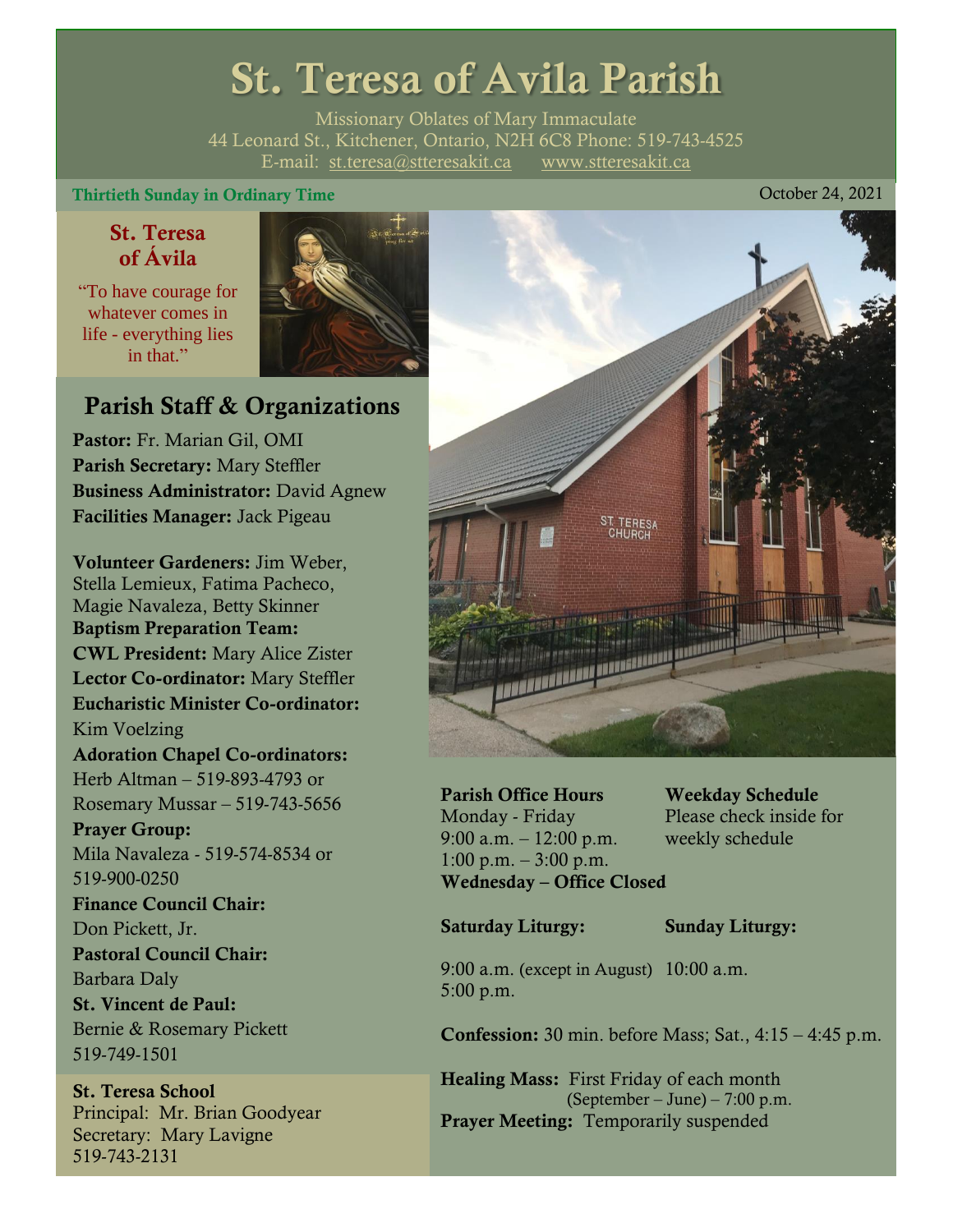### Thirtieth Sunday in Ordinary Time Contract Contract Contract Contract Contract Contract Contract Contract Contract Contract Contract Contract Contract Contract Contract Contract Contract Contract Contract Contract Contract

#### **30th Sunday in Ordinary Time World Mission Sunday**

This Sunday we continue to read from Mark's Gospel (Mk 10:46-52). When the blind man, Bartimaeus, hears that Jesus of Nazareth is passing by, he calls out to Him, asking for His pity. He calls out to Jesus using words of faith — "Son of David." Many in Jesus' time believed that the anticipated Jewish Messiah would be a descendent of King David.

## "JESUS, SON OF **DAVID, HAVE MERCY ON ME!"**

Once his sight has been restored, Bartimaeus follows Jesus on His way to Jerusalem. In Mark's Gospel, Bartimaeus is the last disciple called by Jesus before He enters Jerusalem.

Today's Gospel offers us a powerful example of faith and persistence in prayer.

**"You pay God a compliment by asking great things of Him."**

St. Teresa of Ávila

**November 1, 2021 – All Saints' Day – please join us for Mass at 10:00 a.m. and 7:00 p.m.** During this Solemnity **we will pray for the grace of healing and sanctification of our daily life.** Please bring your children or grandchildren and join our parish family to learn about the saints and celebrate them as models of love and faith. Grow in your understanding of the Communion of Saints — those in heaven and those on their way to heaven. **Learn about your patron saint and memorize your favorite quote.**

**All Souls' Day – Prayers for the Faithful Departed – November 2, 2021 – Mass at 7:00 p.m.** There will be envelopes available at the back of the church to take home and return by **Sunday, October 31st**. Please write the names of your loved ones to be prayed for and place your envelope into the basket, in front of the altar. There will be Masses celebrated from November  $2 - 6$ , in their intention. You are also invited to light a candle in their intention and place it into the special light container in front of the altar.

Diocese of Hamilton Prayer Calendar 2021

October 25 – Rev. Joseph Abiola Akanbi October 26 – Rev. Charles Jordan October 27 – Consecrated Men and Women October 28 – Rev. Lourdy Dorismond, O.M.I. October 29 – Rev. Archange Kebe October 30 – Rev. Jarek Pachocki, O.M.I. October 24 – Thirty-first Sunday in Ordinary Time

#### **Vocations**

#### **Thirtieth Sunday in Ordinary Time October 24, 2021**

The blind beggar Bartimaeus would not listen to the many people scolding him to be quiet, but shouted all the louder in prayer "Son of David, have mercy on me!" Only then did Jesus call him over and answered his need. Bartimaeus becomes a powerful example of how persistent we must be in prayer when we are asking God to show us His Will for our lives. And then, ask Him for the grace to accept it. If you feel God is offering you the grace of a Church vocation, call Most Reverend Wayne Lobsinger, VG, EV, Auxiliary Bishop & Vocations Director, Diocese of Hamilton at:

(905) 528-7988 x2222

[vocations@hamiltondiocese.com](mailto:vocations@hamiltondiocese.com)  <https://hamiltondiocese.com/vocations/>

## *Serra Prayer for Vocations*

O God, Who wills not the death of a sinner, but rather that he be converted and live, grant we beseech You, through the intercession of the Blessed Mary ever Virginh her spouse, Saint Junipero Serra, and all the saints, an increase of labourers for Your Church, fellow labourers with Christ to spend and consume themselves for souls, through the same Jesus Christ, Your Son, Who lives and reigns with You in the unity of the Holy Spirit, One God forever and ever. Amen.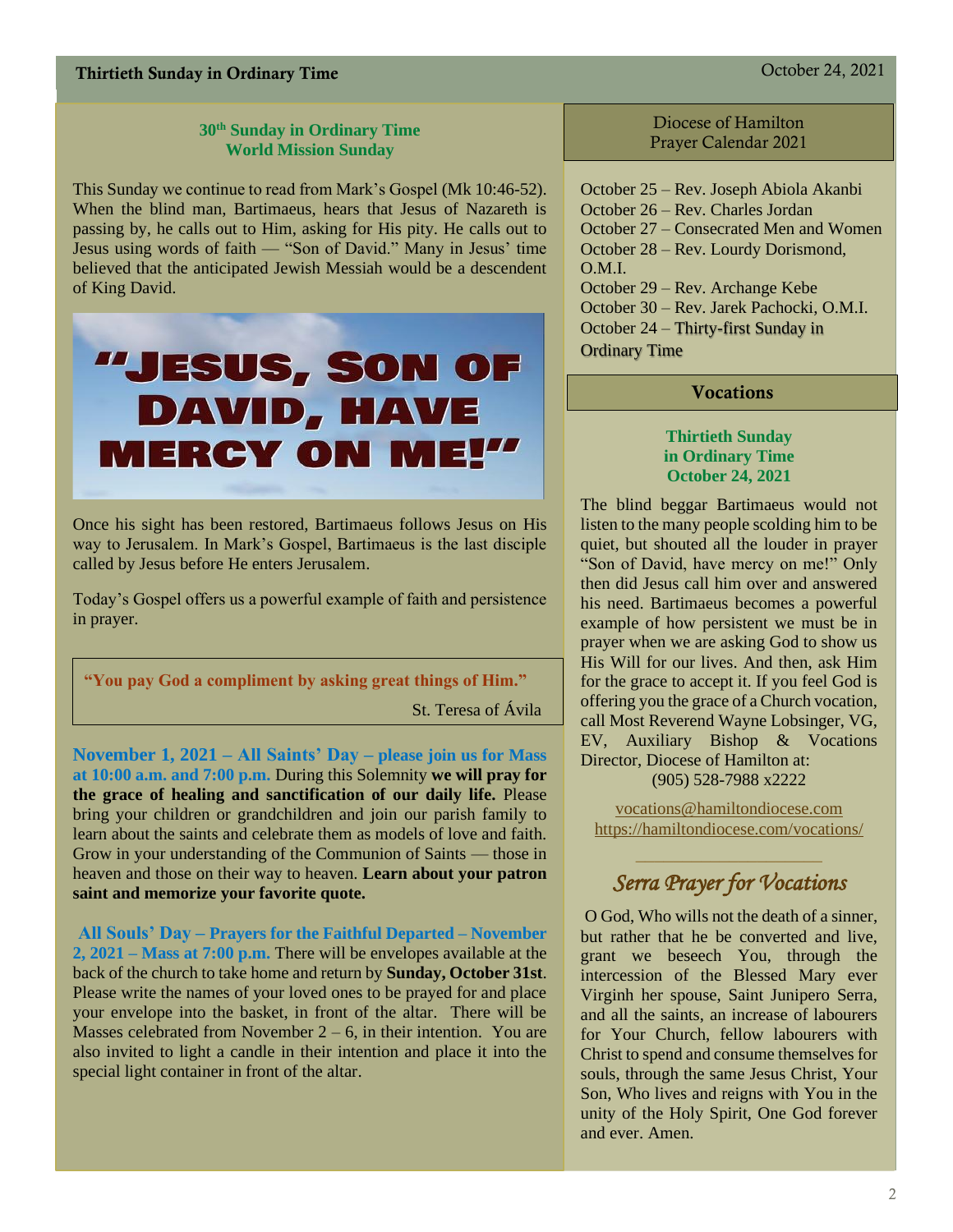#### Thirtieth Sunday in Ordinary Time Contract Contract Contract Contract Contract Contract Contract Contract Contract Contract Contract Contract Contract Contract Contract Contract Contract Contract Contract Contract Contract

## Adoration Chapel



The Divine Mercy Chapel is now open for Adoration of the Most Blessed Sacrament, Monday to Friday, 9 a.m. to 8 p.m.

Please see the Chapel Guidelines as you enter the chapel. To sign up, please call the parish office - 519-743-4525.

Mass Intentions for 2021 – The offering of Mass for the deceased, the sick, a personal intention, in thanksgiving, a special intention such as an anniversary, birthday, etc. is an act of deep faith and a most excellent way of remembering a loved one. Please call the parish office if you would like to request a Mass.

Parish Office – *Important Up-dated Information*  Our Parish Office is open Mon., Tues., Thurs. and Fri. from 9 a.m.  $-3$  p.m. As parish offices reopen, protocols have been established by the Diocese of Hamilton to do this safely. At this time, admittance to the parish office is by appointment only and you are required to wear a mask. Please call or email the parish office at 519-743-4525 or [st.teresa@stteresakit.ca](mailto:st.teresa@stteresakit.ca) to make an appointment.

Pastoral Care of the Sick – If a loved one or family member is seriously sick, please do not hesitate to contact the parish office early, so that the sick person is able to make a good Confession and receive the sacraments while he/she is fully aware. Thank you for your assistance in ensuring we provide good pastoral care to your family and loved ones.

#### **PREPARING FOR FIRST COMMUNION & CONFIRMATION**

**November 7th, 2021 at 10:00 a.m.** Holy Mass with the Rite of Enrollment for Confirmation Candidates.

**November 21st, 28th and Dec. 5th , 2021 at 10:00 a.m.** Holy Mass with the Rite of Enrollment for Communion Candidates.

#### **Mass Intentions October 25, 2021 – October 31, 2021**

Tuesday, October 26, 2021 – **7:00 p.m**. *+* **Robert Gatchene –** *Shirley Gatchene* 

Wednesday, October 27, 2021 – **8:30 a.m.**

Thursday, October 28, 2021 – **8:30 a.m.** *Feast of Saints Simon and Jude, Apostles*  **Intentions of Elizabeth Heydel-Quintanilla –** *Ken & Betty*

Friday, October 29, 2021 – **8:30 a.m.**

Saturday, October 30, 2021 –  **9:00 a.m.** – **+ Dodie Bronson** – *Helene Meier* **5:00 p.m.** – **+ Leona Grobe** – *Peter Grobe*

Sunday, October 31, 2021 – **10:00 a.m.** – **Thirty-first Sunday in Ordinary Time** – Year B – **Parishioners of St. Teresa Parish** 

#### Live-streaming on Zoom

The **10 a.m. Sunday Mass** will be live-streamed. To join Father, click on the following link: <https://zoom.us/j/5887658626> Password: 274733

#### **Daily Readings:**

Lectors may find daily readings at this link: https://readings.livingwithchrist.ca

## *Baptism*

This Sunday, through the Sacrament of Baptism, we welcome:

**Iyla Rose Dermo** daughter of **Cody Dermo and Jessica Micher**

**SPECIAL COLLECTION:** The Special Collection for World Mission Sunday will take place this weekend, October 23/24, 2021. This collection will give support to the Propagation of the Faith, World Missions.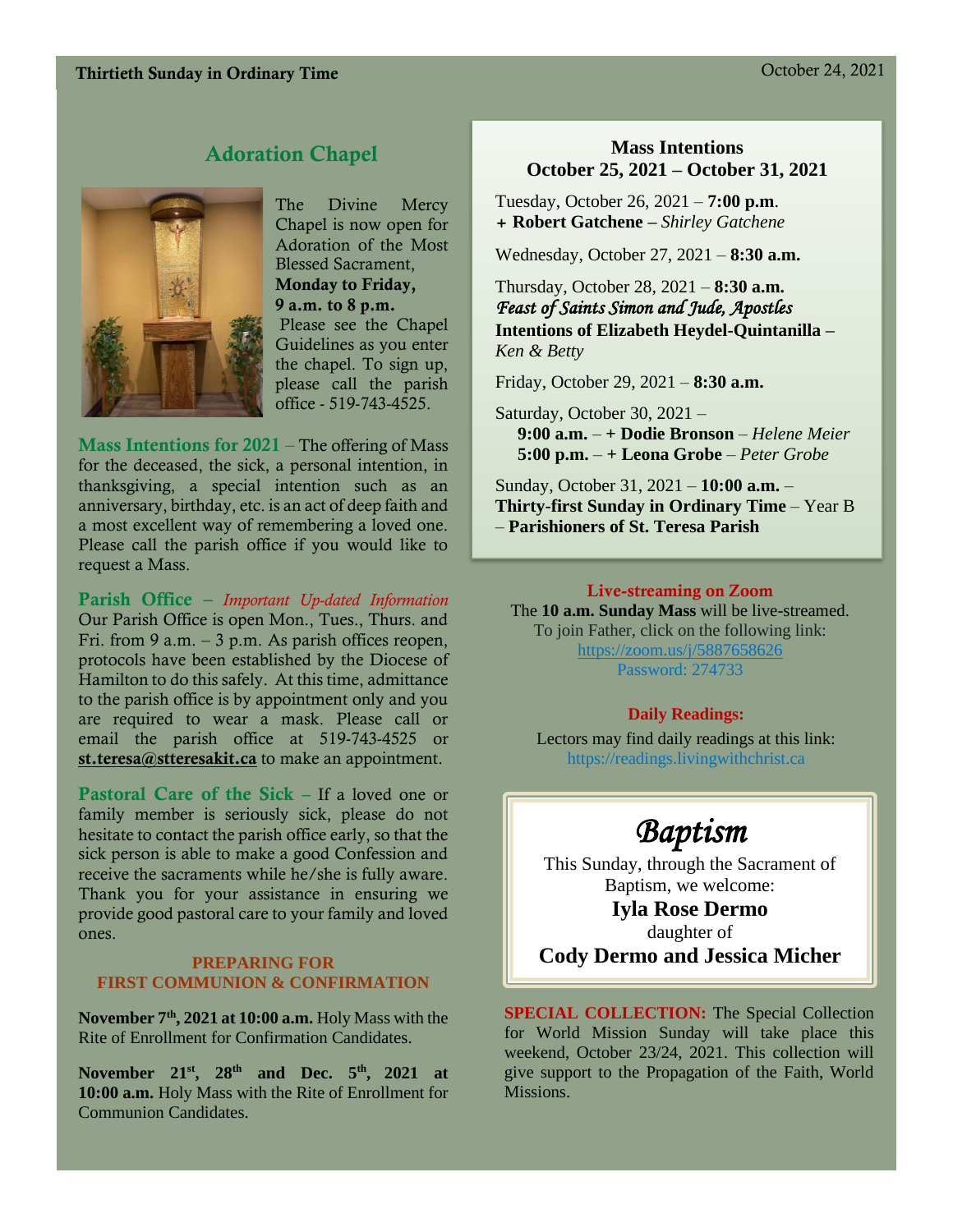## **St. Teresa of Ávila – Parish Feast Day Thank you! Thank you! Thank you!**

A big thank you to the many volunteers who helped make the celebration of our St. Teresa of Ávila Feast Day so special! Thank you to Stefan & Beata Sebastian, Hilde and Robert; Magie Navaleza and Marlowe for serving and helping with the set up; and to Marimar and Fred McCauley for preparing the delicious treats! We couldn't have done it without you – Thank you!!



#### **Catholic Women's League**

**- Online Auction -** This year, in place of our Christmas Craft and Bake Sale, we will be holding an online silent auction. If you are interested in donating an item for the auction, please email [stteresacwl@gmail.com.](mailto:stteresacwl@gmail.com) We

will also have days for drop off to the parish. More information will be available in coming weeks.

**A 2000 Hail Mary Devotion** will take place at St. Ambrose Church in Cambridge, Saturday, October 30th, 2021. We will start with Mass and Exposition of the Blessed Sacrament at 8:00 a.m. followed by the rosary and petitions in the parish hall.

#### **Stewardship Report**

It is a wonderful blessing to once again gather as a parish community, in the church, albeit at a reduced capacity. We would ask you to continue to keep our parish in your prayers and prayerfully consider continuing your donations. Thank you to those who continue to remember the parish through financial donations - We appreciate your continued support!

We have several ways to support our parish - Pre-Authorized Giving, E-Transfer, credit card and donations can be dropped off in the collection basket after Mass or at the Parish Office.

For more information or if you require the necessary forms, please contact the Parish Office.

#### **Stewardship Report October 17, 2021**

| Building and Maintenance  \$ 110.00 |  |
|-------------------------------------|--|
|                                     |  |

## Prayer to St. Joseph



Remember, O St. Joseph, loving and powerful protector, that according to the testimony of your faithful servant, great St. Teresa, no one who is truly devoted to you Has seen his petition rejected. Filled with confidence and hope I come to you, worthy Spouse of Mary Immaculate. Do not close your ears to my prayer, you who have the glorious title of father of Jesus, but graciously hear and intercede for me.

Amen.



**40 Days for Life** – 40 Days for Life will again be holding its annual Campaign in the K/W area to pray and witness for the weakest members of our Nation, the unborn. We will stand across from Freeport Hospital where abortions are performed, **from 7 a.m. to 7 p.m. daily commencing on September 22 and continuing to October 31.** 

To register: **[www.40daysforlife.com/kitchener](http://www.40daysforlife.com/kitchener)** or call 519-748-5548 or email **[paddym@golden.net.](mailto:paddym@golden.net)** Thank you for your prayers and support of the unborn children.